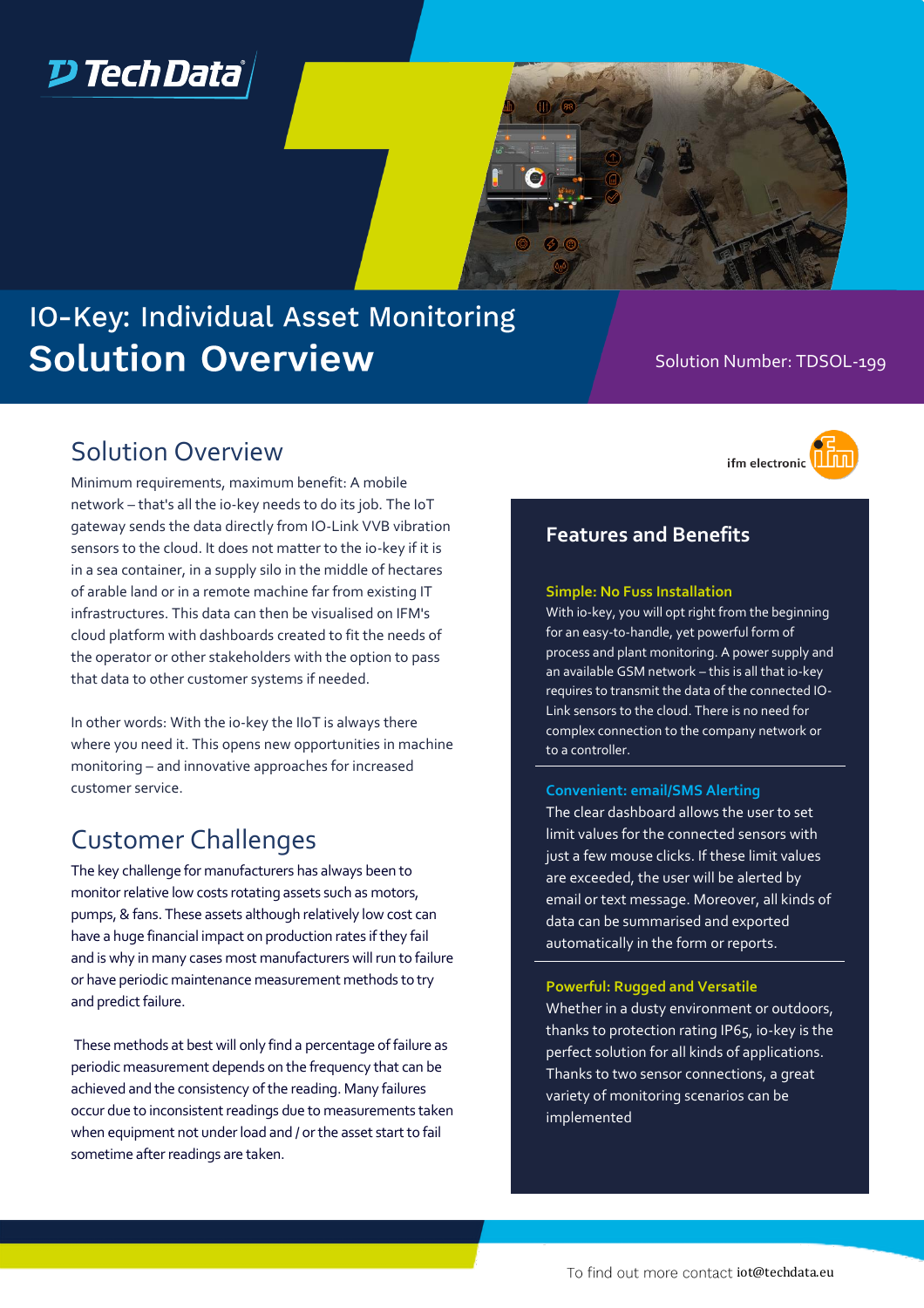

### System Components

The io-key recognises up to two connected IO-Link sensors and sends their process values automatically via GSM mobile network to the cloud where the data is stored. The user can visualise and analyse the data via a web-based dashboard.

Sensor information can be collected directly and sent to the cloud without requiring any connection to a controller, PC or company network. Apart from voltage supply and GSM network availability, the io-key requires no infrastructure. ifm offers two versions of the io-key with different radio modules and data tariffs for European and global mobile networks. As all ifm products, the io-key is a sturdy unit and has a high protection rating of IP 65. Hence, it can be used in harsh industrial environments.









# Monitoring of old machines via radio gateway

Up until now, it was common to connect the IO-Link sensor directly to the PLC. However, since the PLC only processes the switching signals, about 95 percent of the process information will be lost. By using io-key, this digital information can now be transferred directly from the process to the cloud and then be used for more accurate machine analysis.